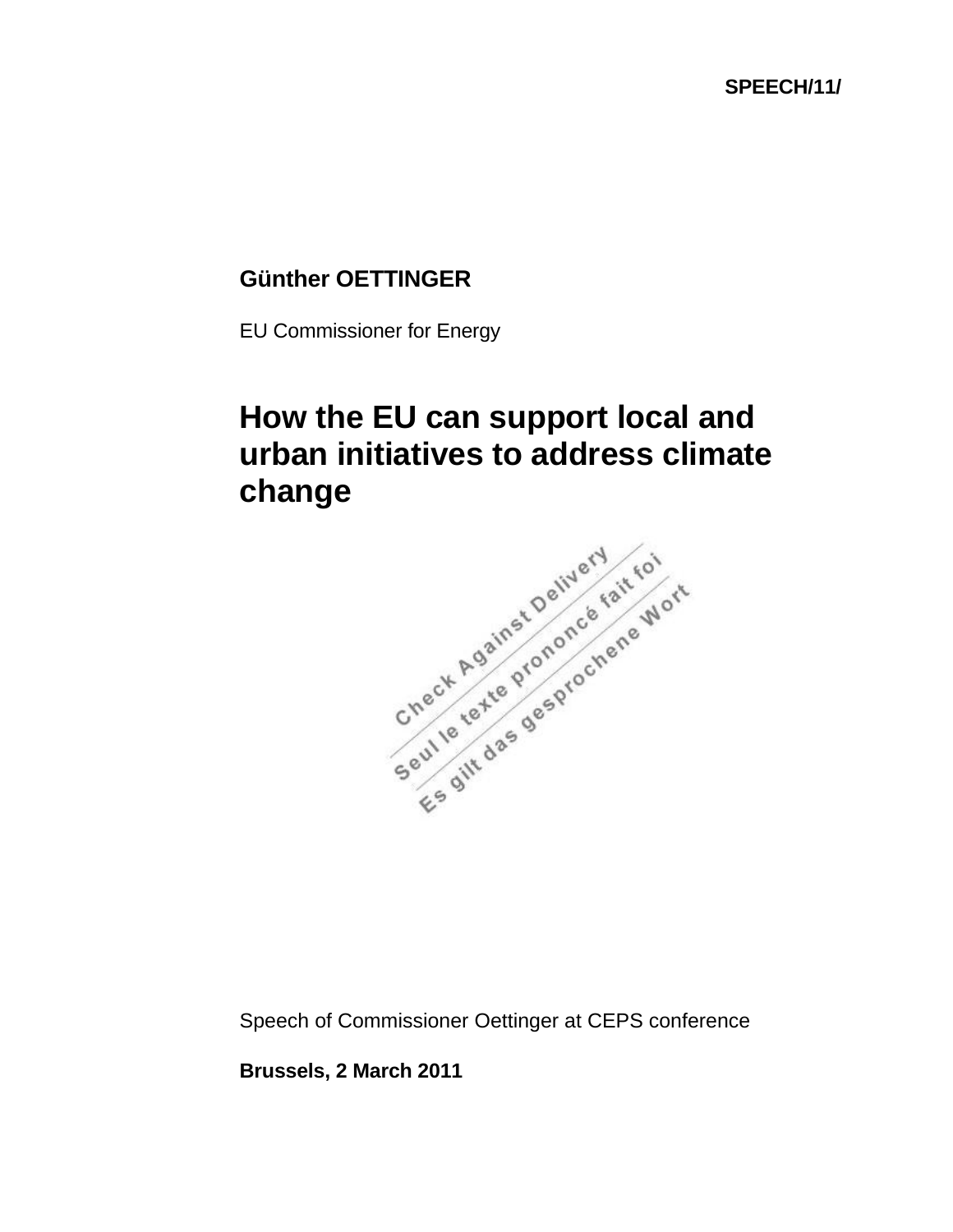Ladies and Gentlemen, President Bresso,

First of all let me thank the organisers – CEPS, the Covenant of Mayors, Forum Europe, as well as the host – the Committee of the Regions - for taking a joint initiative to organise this Conference. It clearly shows that the theme of today's conference is timely and important and requires involvement of all actors.

In that context local and regional authorities play an important role in tackling global problems. They know their constituents, they know their regions intimately. They are the people best placed to propose effective, realistic solutions and vigorously implement them. That is why the Commission supported the launch of the Covenant of Mayors back in 2009. Over the last year*,* I have watched the Covenant growing to over 2200 signatories at present, representing more than 130 million people. By devising and implementing Sustainable Energy Action Plans in our cities and regions, the Covenant cities have resolved to tackle climate change, without any direct financial support.

At the same time urban renewal is one of the most promising ways to promote economic recovery and job creation. Smart resource efficient buildings, smart and sustainable mobility, transport and logistics – indeed, the whole concept of smart cities and smart communities – involve job-intensive activities that contribute directly to reviving the economy.

The Commission, while recognising the vital role that cities, communities and regions can play, is committed both on policy level as well as through its financial support programmes to facilitate the transformation to a resource efficient and low carbon future. I want to mention three fronts on which the Commission is working and which in my opinion are crucial:

**Energy Efficiency Plan**. The College will adopt the Plan on 8 March. The Energy Strategy adopted in November 2010 already set the rough framework for its content. We have refined it further, also to reflect contributions from various stakeholders including the Parliament and the European Council Conclusions of 4 February.

The Plan focuses on proposing stringent measures without binding targets as a leading principle. This means, that we will first closely monitor the progress made with the implementation of the national energy efficiency targets defined under the Europe 2020 framework. Should the review at the end of 2013 show that our European target of saving 20% primary energy compared to projections is unlikely to be achieved, I will propose to introduce legally binding national energy saving targets.

In terms of measures, a strong emphasis will be put on the buildings sector, notably on improving the energy performance level in the public building stock. This process should be supported by a more systematic use of energy performance contracting as well as through a target on the public sector to refurbish a minimum amount of buildings each year. The renovation process of the entire building stock will also be triggered and accelerated through appropriate financial support, appropriate training measures and by addressing the ownership-tenant dilemma. Energy efficient appliances used in buildings and energy efficient building systems such as heating systems will be further promoted.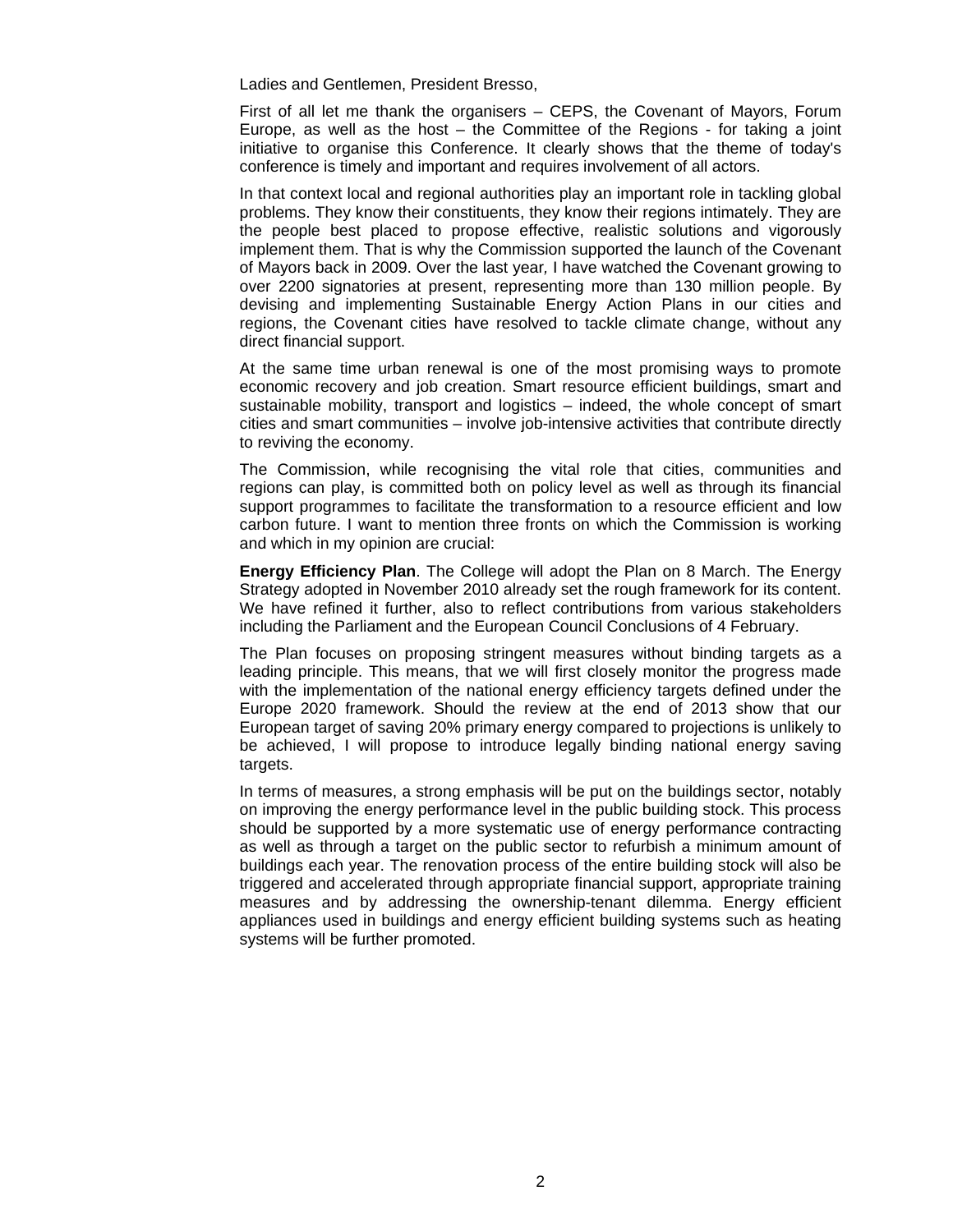The new Plan will also reinforce the leading role of the public sector in energy efficiency by introducing energy efficiency criteria in public spending. It will look at energy saving for customers by their energy suppliers, the promotion of efficient generation of electricity and heat, new ecodesign requirements for industrial products such as motors, and the regular use of energy audits for large companies. Increased energy efficiency in transport and looking into ways to empower the consumer with new technologies such as the smart grid will also be covered.

A first opportunity to discuss the content of the Plan will be at the European Sustainable Energy Week in April, for which you are warmly invited to participate.

After the adoption of the Plan, my services will focus on putting this Plan into practice with appropriate legislative and other measures. One major step will be the revision of the Directives on Energy Services and Cogeneration. We intend to adopt a new proposal already before the summer break.

Since most energy is consumed in urban agglomerations in Europe the **Smart Cities and Communities Initiative** is another important initiative we are working on.

Many cities and regions in Europe are pioneering the uptake of new, low-carbon technologies. Our goal is to keep the EU as a leader in this field, and to support efficient cooperation between universities, researchers, technology developers and producers, businesses, financiers and public authorities.

With this in mind, the new Smart Cities and Smart Communities initiative will be launched this year to support innovative integrated technology approaches, which allow cities to take their destiny into their own hands: mitigate climate change and improve quality of life of their citizens go hand in hand. Three elements are central in this initiative: (1) It is about solidarity: cities and communities should share common approaches and solutions all throughout Europe, so that all can rely on the best available knowledge. It is not necessary to re-invent the wheel every time a city or community plans its future; (2) It is about markets for a competitive and innovative EU industry providing metropolitan solutions. We need to create these markets, which will enable industry to produce standard and tailor-made smart cities solutions alike, both inside and outside Europe. (3) We should only take on at European level projects which are too costly or too risky or inefficient, when executed at local and regional level.

My services are at present fine-tuning the details and a public consultation will be launched soon. Your views and feedback will be most welcome.

And now to smart grids and smart meters

Smart grids are part of the technological leap needed to achieve our low carbon Europe by 2050. They will be the backbone for the next generation, decarbonised power system allowing for the integration of vast amounts of on-shore/off-shore renewable energy and electric vehicles, while maintaining availability for conventional power generation and power system adequacy.

Our networks, in particular distribution networks are old, requiring upgrading, and further expansion to bring new offshore wind to the major consumer centre at the heart of Europe. We need smart grids and meters to include more renewables, make the best of our constrained resources, and deliver secure energy. Consumers, both households and industrial, need to be able to track their energy bills in real and tune their consumptions to the (world) market realities. We need new technologies and energy services for this.